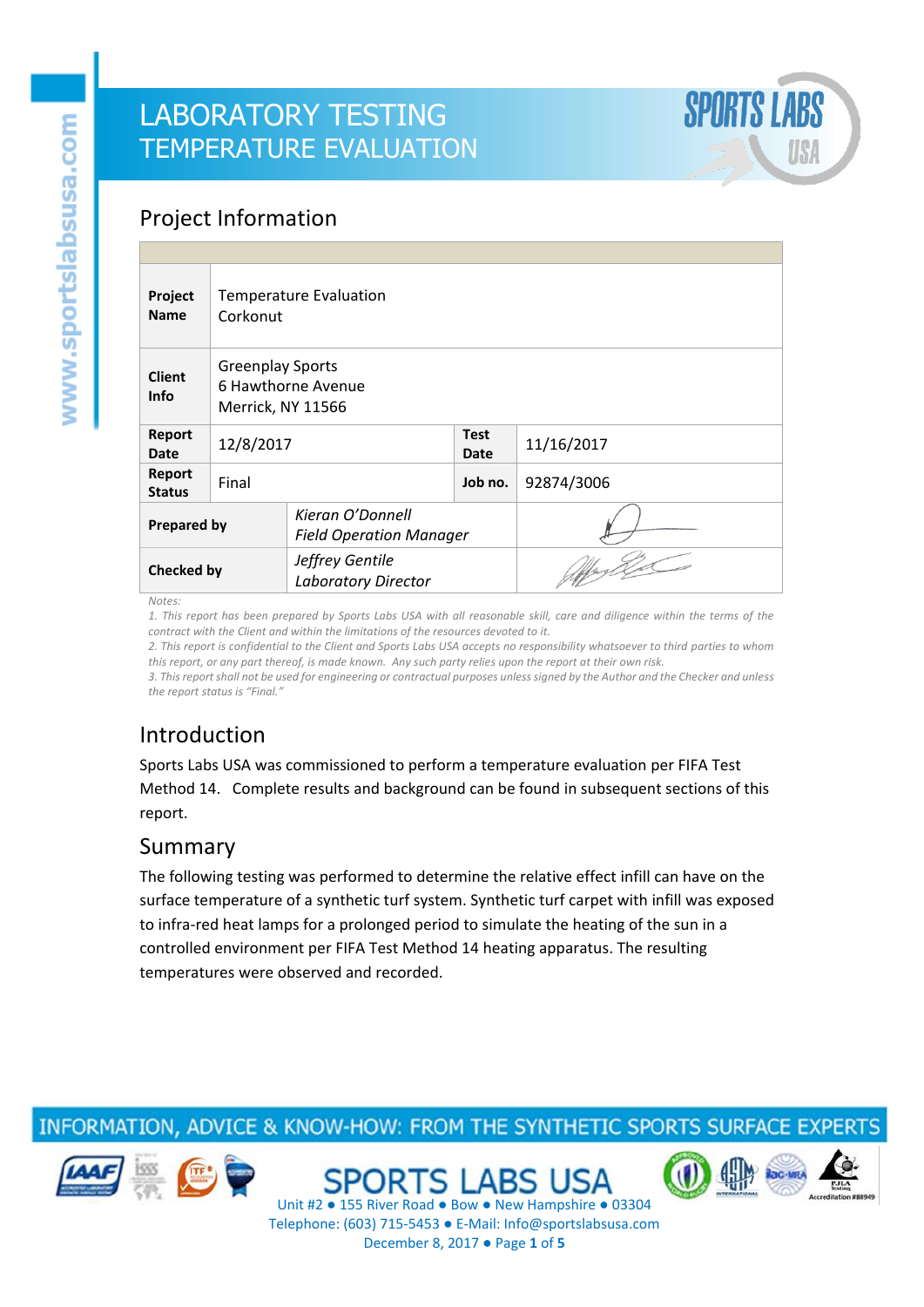

#### Procedure

- Each system was constructed and prepared per EN 12229: Surfaces for sports areas Procedure for the preparation of synthetic turf and textile pieces.
- Each system was constructed using the infill combinations shown in the systems description table below.
- The samples were conditioned to room temperature for at least 24 hours.

#### Heat Test

The following sensors were used to capture and record measurements to a digital data logger every 5 minutes:

- (3) Infra-red thermo-couples aimed at the sample to register surface temperature.
- (1) thermo-couple placed underneath the center of the turf backing.
- (1) Environmental meter for air temperature and humidity.

The samples were heated for 3 hours. All the data was compiled and the temperatures for each phase were found. This report will present the temperature recorded at each sensor as well as the average for each type of temperature measurement sensor. Final lux measurement after 180 minutes elapsed time was 2650. The maximum surface temperature reached was 113 °F, which falls into category 1.

### Reference

The chart below shows tolerance categories for the FIFA 14 heat test method

| Category     | Temperature Range °F |  |  |
|--------------|----------------------|--|--|
| Category 1   | < 122                |  |  |
| Category 1-2 | 122-130              |  |  |
| Category 2   | 131-139              |  |  |
| Category 2-3 | 140-149              |  |  |
| Category 3   | >149                 |  |  |

INFORMATION, ADVICE & KNOW-HOW: FROM THE SYNTHETIC SPORTS SURFACE EXPERTS



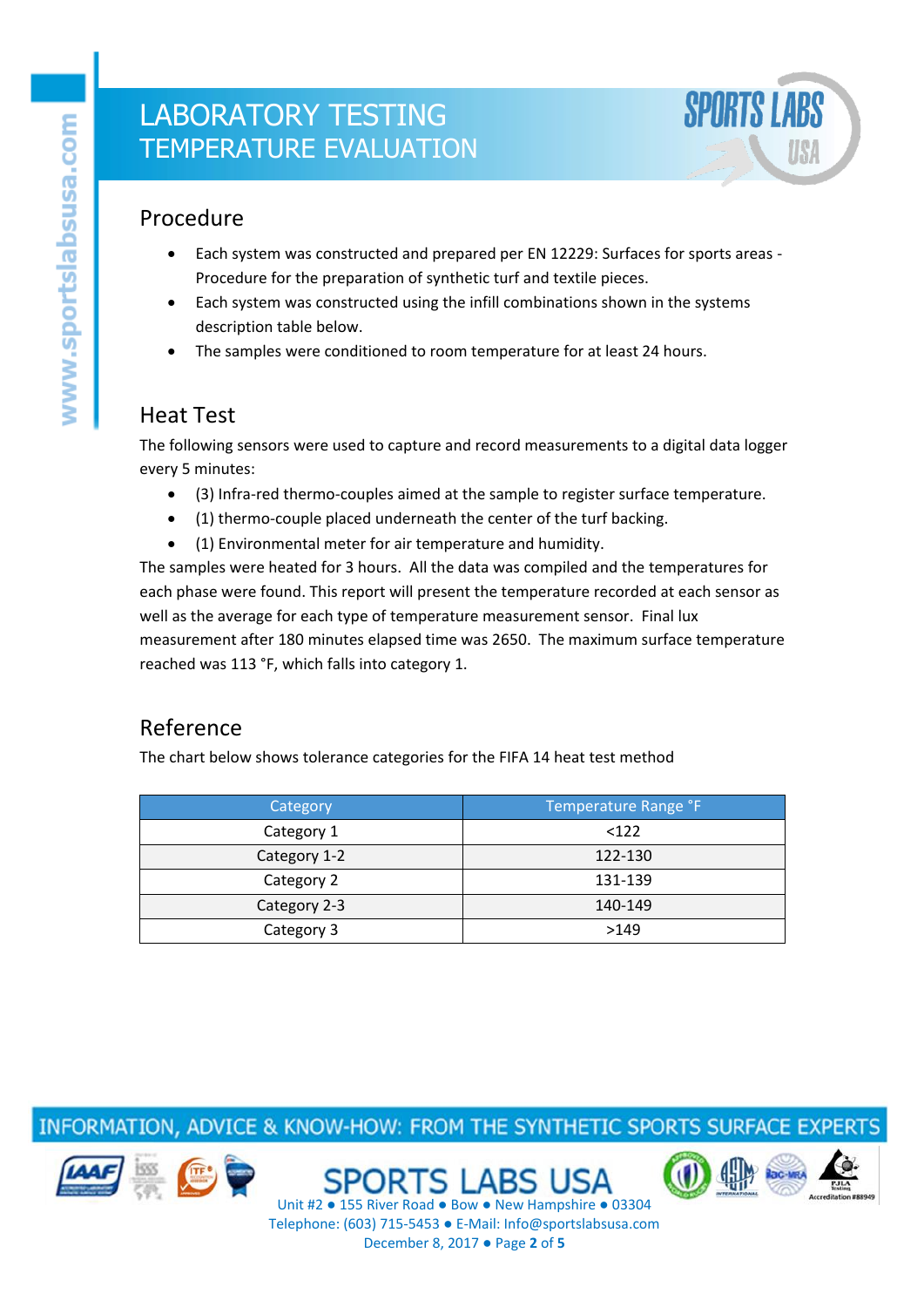

4 lily Roche

 $PJLA$ Accreditation #88949

**(1)** 

### System Description

| <b>System ID</b> | <b>System Description</b>                                                     |  |  |
|------------------|-------------------------------------------------------------------------------|--|--|
| EcoMax           | <b>Synthetic Turf Carpet:</b><br>2 3/8" Turf                                  |  |  |
|                  | Infill Combination:<br>2.25 lbs. per sq. ft. Corkonut/4 lbs. per sq. ft. Sand |  |  |

## Results

| <b>Temperature and Humidity per phase</b> |                              |                                 |                                                |                                              |              |  |  |  |  |
|-------------------------------------------|------------------------------|---------------------------------|------------------------------------------------|----------------------------------------------|--------------|--|--|--|--|
| <b>Phase</b>                              | <b>Elapsed</b><br>Time (min) | <b>Ambient Air</b><br>Temp (°F) | <b>Specimen</b><br><b>Surface</b><br>Temp (°F) | <b>Backing</b><br><b>Center Temp</b><br>(°F) | Humidity (%) |  |  |  |  |
| $\mathbf 1$                               | $\bf{0}$                     | 72                              | 66                                             | 67                                           | 34           |  |  |  |  |
|                                           | $\overline{5}$               | 73                              | 72                                             | 66                                           | 34           |  |  |  |  |
|                                           | 10                           | 74                              | 79                                             | 66                                           | 33           |  |  |  |  |
|                                           | 15                           | 75                              | 86                                             | 66                                           | 32           |  |  |  |  |
|                                           | 20                           | 76                              | 90                                             | 66                                           | 32           |  |  |  |  |
| $\overline{2}$                            | 30                           | 78                              | 93                                             | 68                                           | 31           |  |  |  |  |
|                                           | 40                           | 80                              | 95                                             | 69                                           | 31           |  |  |  |  |
|                                           | 50                           | 81                              | 96                                             | 70                                           | 30           |  |  |  |  |
|                                           | 60                           | 82                              | 98                                             | 71                                           | 29           |  |  |  |  |
| 3                                         | 75                           | 83                              | 101                                            | 73                                           | 28           |  |  |  |  |
|                                           | 90                           | 85                              | 103                                            | 75                                           | 28           |  |  |  |  |
|                                           | 105                          | 86                              | 104                                            | 76                                           | 28           |  |  |  |  |
|                                           | 120                          | 86                              | 106                                            | 77                                           | 28           |  |  |  |  |
|                                           | 135                          | 88                              | 107                                            | 79                                           | 27           |  |  |  |  |
|                                           | 150                          | 88                              | 109                                            | 79                                           | 28           |  |  |  |  |
|                                           | 165                          | 89                              | 111                                            | 80                                           | 29           |  |  |  |  |
|                                           | 180                          | 89                              | 113                                            | 81                                           | 30           |  |  |  |  |

INFORMATION, ADVICE & KNOW-HOW: FROM THE SYNTHETIC SPORTS SURFACE EXPERTS

Unit #2 ● 155 River Road ● Bow ● New Hampshire ● 03304 Telephone: (603) 715-5453 ● E-Mail: Info@sportslabsusa.com December 8, 2017 ● Page **3** of **5**

**SPORTS LABS USA** 

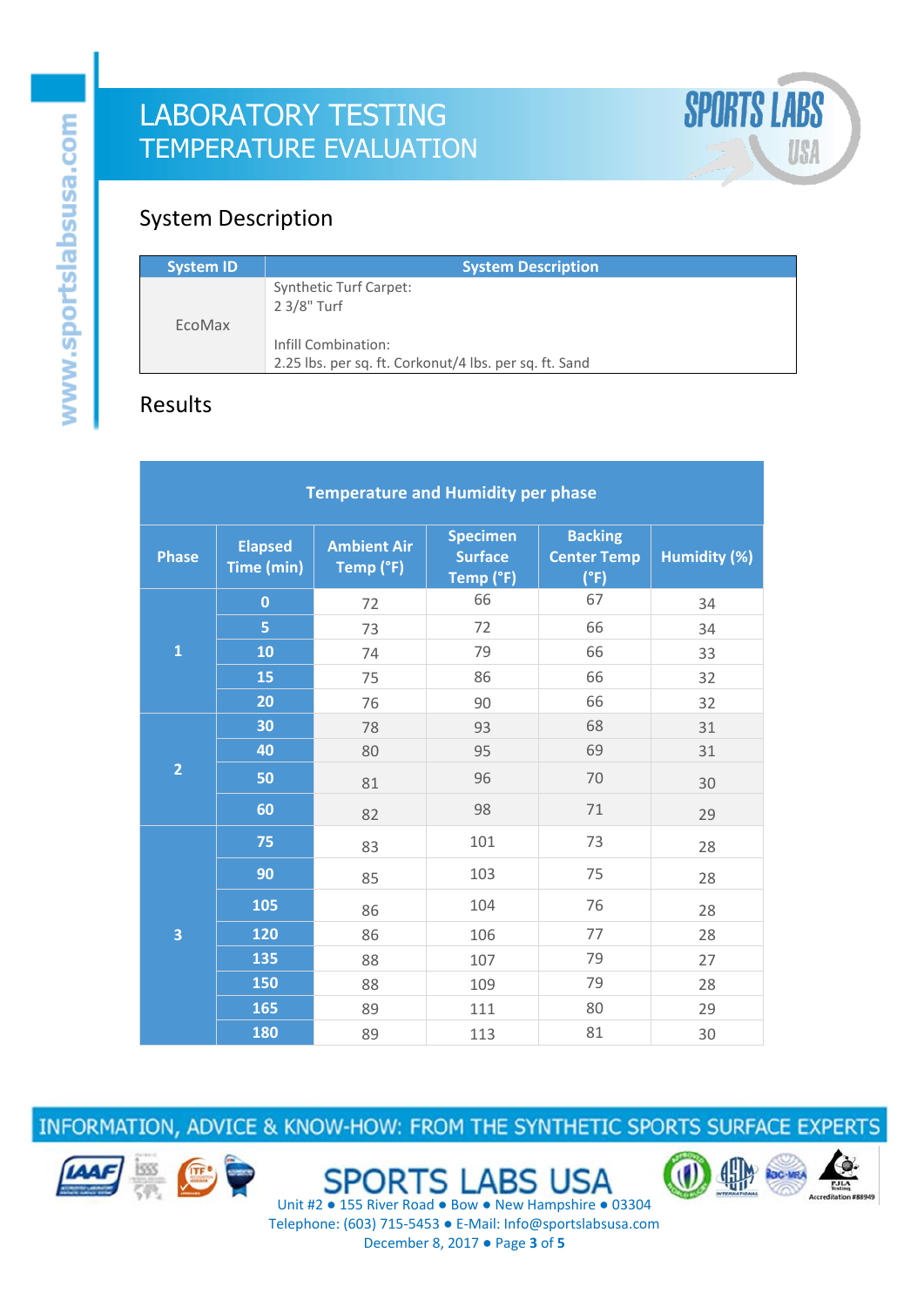





INFORMATION, ADVICE & KNOW-HOW: FROM THE SYNTHETIC SPORTS SURFACE EXPERTS



www.sportslabsusa.com



**SP** В Unit #2 ● 155 River Road ● Bow ● New Hampshire ● 03304 Telephone: (603) 715-5453 ● E-Mail: Info@sportslabsusa.com December 8, 2017 ● Page **4** of **5**